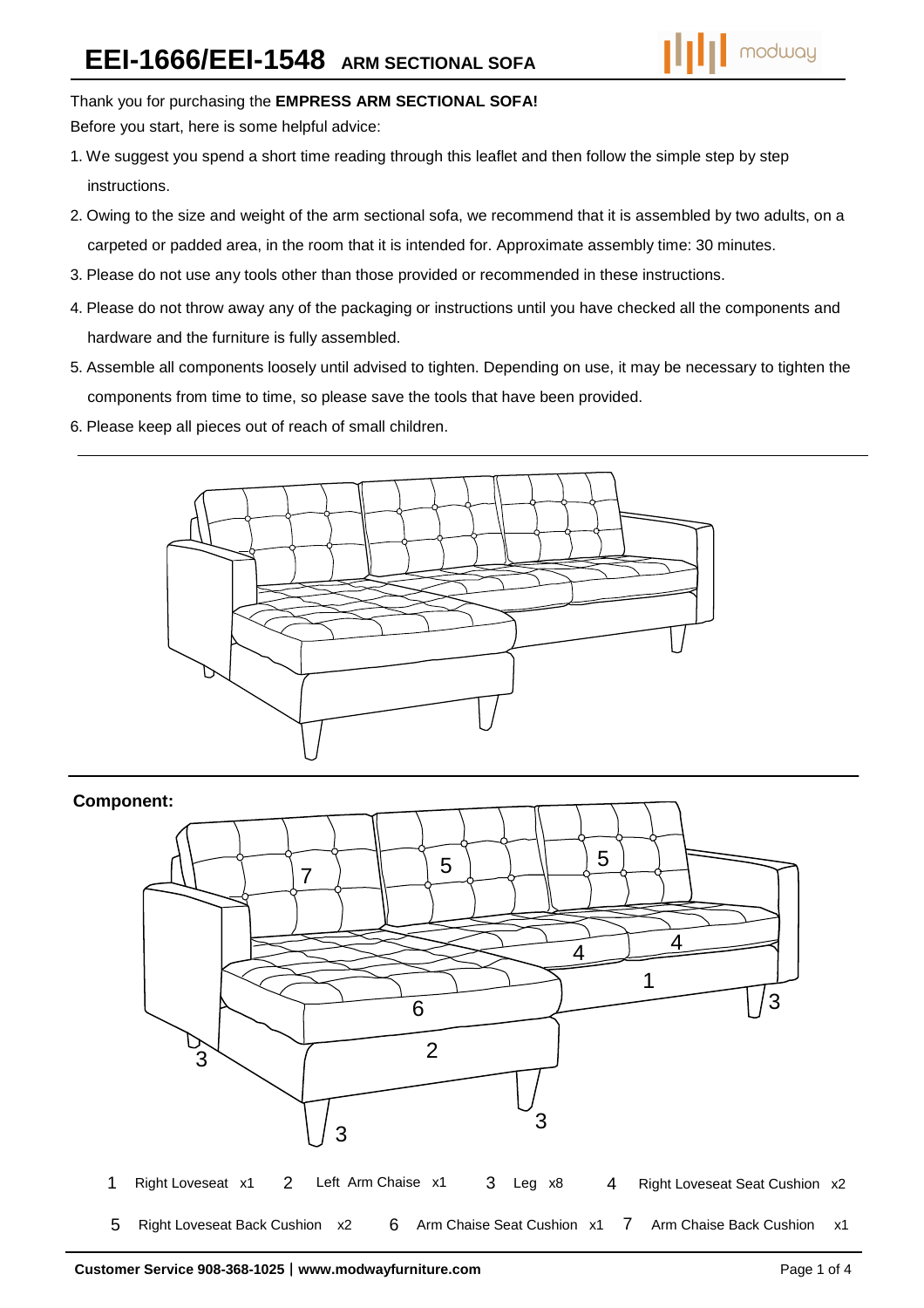

#### **STEP 1:**

Open the Carton of **Right Loveseat (1).**

Please find the package of 4pcs **Legs (3)** on the top of the seat. Take out the 4pcs of **Legs (3)** from the package. Take off the Black Protection Cover on the 4pcs **leg (3).**



#### **STEP 2:**

Please put the **Right Loveseat (1)** upside down on a carpeted or padded surface without 2pcs **Right Loveseat Seat Cushion (4)** and 2pcs **Right Loveseat Back Cushion (5)** as shown.

Insert 1 pc of **Legs (3)** into the hole on the round metal plate at the corners of the **Right Loveseat (1)** as shown.

Use Hands to tighten the **Legs (3)** clockwise until secure.

Repeat the same steps for the other three **Legs (3).** 

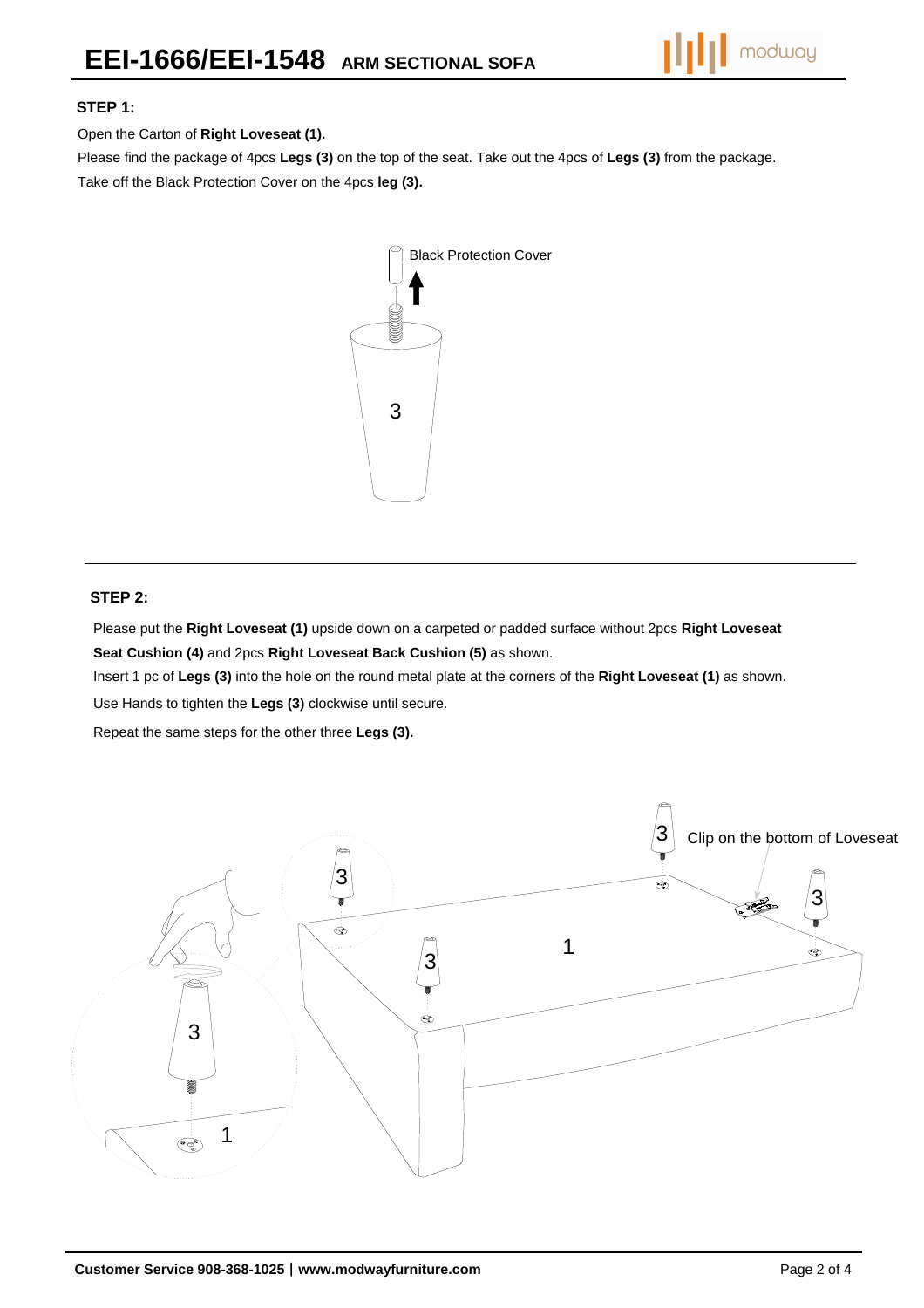

#### **STEP 3:**

Carefully turn over the **Right Loveseat (1).**

Put the 2pcs **Right Loveseat Seat Cushion (4)** and 2pcs **Back Cushion (5)** on the **Right Loveseat (1)** as shown.



### **STEP 4:**

Repeat the same steps for the **Left Arm Chaise (2)** , 1pc **Left Arm Chaise Seat Cushion (6)** , 1pc **Left Arm Chaise Back Cushion (7)** and 4pcs **Legs (3).**